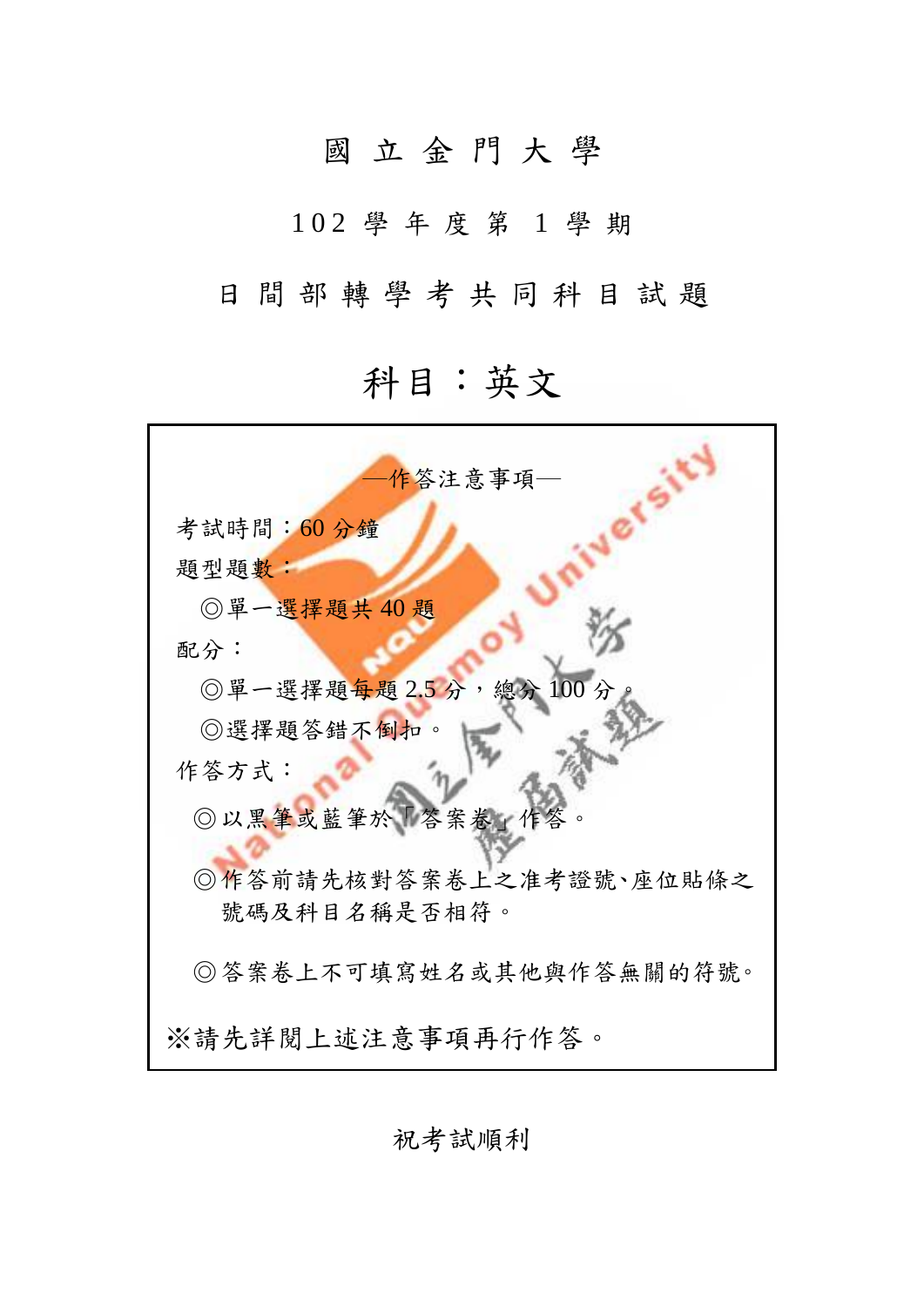| 一、單一選擇題:100% (每題2.5分,共40題)                                                      |                                |                                                                          |                                                                                           |  |  |
|---------------------------------------------------------------------------------|--------------------------------|--------------------------------------------------------------------------|-------------------------------------------------------------------------------------------|--|--|
|                                                                                 |                                | 1. Madam, please let me help ______ your baggage.                        |                                                                                           |  |  |
| $(A)$ up                                                                        | $(B)$ down $(C)$ at            |                                                                          | $(D)$ with                                                                                |  |  |
|                                                                                 |                                |                                                                          | 2. Taiwan is an island located ________ the coast of southeastern China.                  |  |  |
| $(A)$ in                                                                        | $(B)$ at                       | $(C)$ by                                                                 | $(D)$ off                                                                                 |  |  |
|                                                                                 |                                | 3. The tour will depart _______ this Friday morning.                     |                                                                                           |  |  |
| $(A)$ in                                                                        | $(B)$ at $(C)$ on              |                                                                          | $(D)$ to                                                                                  |  |  |
|                                                                                 |                                |                                                                          | 4. Everyone stood up and clapped _______ the end of her performance.                      |  |  |
| $(A)$ at                                                                        | $(B)$ in                       | $(C)$ for                                                                | $(D)$ to                                                                                  |  |  |
| 5. You must not leave _______ you are sure that everyone has boarded the plane. |                                |                                                                          |                                                                                           |  |  |
| $(A)$ for                                                                       | $(B)$ until $(C)$ along        |                                                                          | $(D)$ off                                                                                 |  |  |
|                                                                                 |                                |                                                                          | 6. You are such a workaholic! You haven't gone on a vacation ________ ages.               |  |  |
| $(A)$ before                                                                    | (B) on                         | $(C)$ for                                                                | $(D)$ at                                                                                  |  |  |
|                                                                                 |                                |                                                                          | 7. To protect our environment, we should _______ materials like paper and metals.         |  |  |
|                                                                                 |                                | $(A)$ circulate $(B)$ recycle $(C)$ circumscribe $(D)$ revive            |                                                                                           |  |  |
|                                                                                 |                                | 8. What a relief! You have just taken a second off my mind.              |                                                                                           |  |  |
|                                                                                 |                                | (A) piece (B) load (C) stone (D) butterfly                               |                                                                                           |  |  |
|                                                                                 |                                |                                                                          | 9. The hotel service are far from satisfactory. I need to <b>All a</b> complaint with the |  |  |
| manager.                                                                        |                                |                                                                          |                                                                                           |  |  |
|                                                                                 | (A) pay $(B)$ claim $(C)$ file |                                                                          | (D) add                                                                                   |  |  |
|                                                                                 |                                |                                                                          | 10. We are sorry. All lines are currently busy. Please ______ on for the next available   |  |  |
| agent.                                                                          |                                |                                                                          |                                                                                           |  |  |
| $(A)$ hold $(B)$ keep                                                           |                                | $(C)$ call                                                               | (D) take                                                                                  |  |  |
|                                                                                 |                                |                                                                          | 11. Customers who return goods within 14 days will be entitled to a full _______ on the   |  |  |
| purchase price.                                                                 |                                |                                                                          |                                                                                           |  |  |
|                                                                                 |                                |                                                                          | $(A)$ refund $(B)$ renewal $(C)$ replacement $(D)$ restoration                            |  |  |
|                                                                                 |                                |                                                                          | 12. Don't you worry about where to stay. My friend will find you a night's _____.         |  |  |
|                                                                                 |                                | $(A)$ shuffle $(B)$ housekeeper $(C)$ lodging                            | (D) station                                                                               |  |  |
|                                                                                 |                                | 13. I'm sorry. I _______ my juice over the table. I need to clean it up. |                                                                                           |  |  |
|                                                                                 |                                | (A) drank (B) rolled (C) spilled                                         | (D) mixed                                                                                 |  |  |
|                                                                                 |                                |                                                                          | 14. Our advertising campaign for the new Amazon eco-adventure package apparently          |  |  |
|                                                                                 |                                | , it scared away many of our target clients.                             |                                                                                           |  |  |
|                                                                                 |                                |                                                                          | (A) backfired (B) survived (C) plummeted (D) prevailed                                    |  |  |
|                                                                                 |                                |                                                                          | 15. As lots of victims have moved into our district after the disaster, we ______ a       |  |  |
|                                                                                 | shortage of water very soon.   |                                                                          |                                                                                           |  |  |
|                                                                                 |                                | (A) imagine (B) visualize (C) expect (D) calculate                       |                                                                                           |  |  |
|                                                                                 |                                |                                                                          | 16. When two companies ______ with each other, they become one bigger and richer          |  |  |
| company.                                                                        |                                |                                                                          |                                                                                           |  |  |

1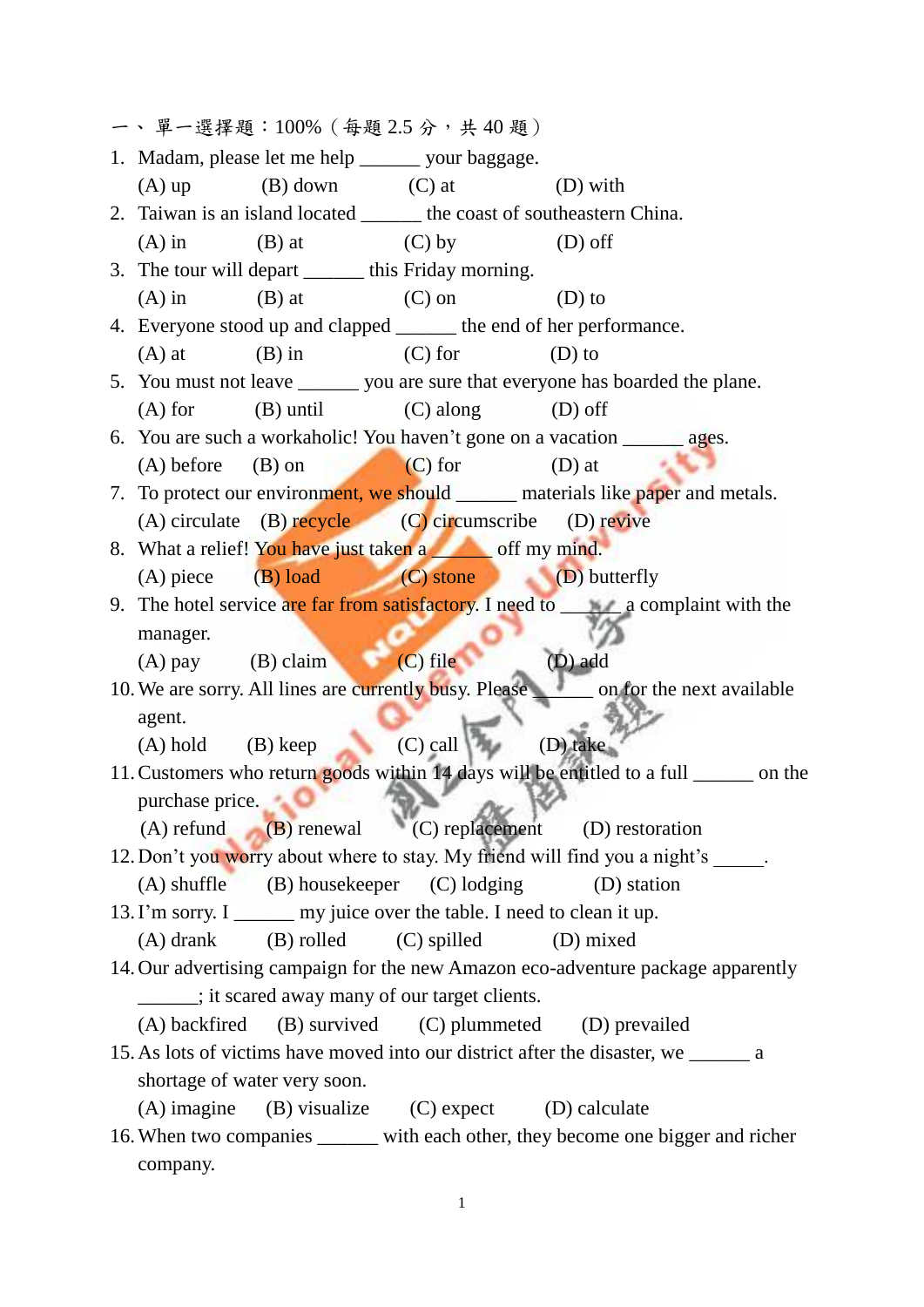| (A) merge (B) comply (C) haggle (D) clash                                          |  |  |  |  |  |  |
|------------------------------------------------------------------------------------|--|--|--|--|--|--|
| 17. Many people have put on some pounds during the New Year vacation.              |  |  |  |  |  |  |
| (A) dressed up (B) gained (C) gambled (D) turned into                              |  |  |  |  |  |  |
| 18. There was a thirty-car _________ on Highway 101 due to the heavy snow.         |  |  |  |  |  |  |
| $(A)$ check-up $(B)$ pile-up $(C)$ make-up $(D)$ pick-up                           |  |  |  |  |  |  |
| 19. As part of Chinese kitchen utensils, silver chopsticks _______ protect people  |  |  |  |  |  |  |
| against poison.                                                                    |  |  |  |  |  |  |
| (A) says to $(B)$ is said to $(C)$ are said to $(D)$ are saying                    |  |  |  |  |  |  |
| 20. For those who manage a visit to the U.S., hardly any traveler crosses the U.S. |  |  |  |  |  |  |
| from west to east without ________ by her size.                                    |  |  |  |  |  |  |
| (A) astonished (B) being released (C) released (D) being astonished                |  |  |  |  |  |  |
| 21. I borrow your pen, please?                                                     |  |  |  |  |  |  |
| (A) Must (B) Can (C) Should (D) Have                                               |  |  |  |  |  |  |
| 22. I wish I ______ buy a new car, but I don't have enough money yet.              |  |  |  |  |  |  |
| $(A)$ must $(B)$ should $(C)$ could $(D)$ might                                    |  |  |  |  |  |  |
| 23. I heard that you are building a model car. How long have you _______ at it?    |  |  |  |  |  |  |
| (A) working (B) work (C) been worked (D) been working                              |  |  |  |  |  |  |
| 24. John: I don't like their service.                                              |  |  |  |  |  |  |
| Tom: __________. In fact, their service is terrible.                               |  |  |  |  |  |  |
| (A) Me, too (B) Not me (C) So do I<br>(D) Neither do I                             |  |  |  |  |  |  |
|                                                                                    |  |  |  |  |  |  |
| Jane: I'll be staying for another week.                                            |  |  |  |  |  |  |
| (A) When did you come here?                                                        |  |  |  |  |  |  |
| (B) Where are you staying?                                                         |  |  |  |  |  |  |
| (C) How long will you be staying?                                                  |  |  |  |  |  |  |
| (D) What are you here for?                                                         |  |  |  |  |  |  |
| 26. James: to New Orleans?                                                         |  |  |  |  |  |  |
| Jenny: Yes, I have. That's a wonderful place.                                      |  |  |  |  |  |  |
| (A) Have you ever been                                                             |  |  |  |  |  |  |
| $(B)$ Do you ever go                                                               |  |  |  |  |  |  |
| (C)Do you ever been                                                                |  |  |  |  |  |  |
| (D) Have you ever gone                                                             |  |  |  |  |  |  |
| 27. Jenny: Could you tell me the date and location of the conference?              |  |  |  |  |  |  |
|                                                                                    |  |  |  |  |  |  |
| (A) That is very kind of you.                                                      |  |  |  |  |  |  |
| (B) I am calling from Paris.                                                       |  |  |  |  |  |  |
| (C) I'd like some information, please.                                             |  |  |  |  |  |  |

- (D)The date is December 4th and it's at the Clyde Hotel.
- 28.Jason: Do you know the cheapest way to go downtown?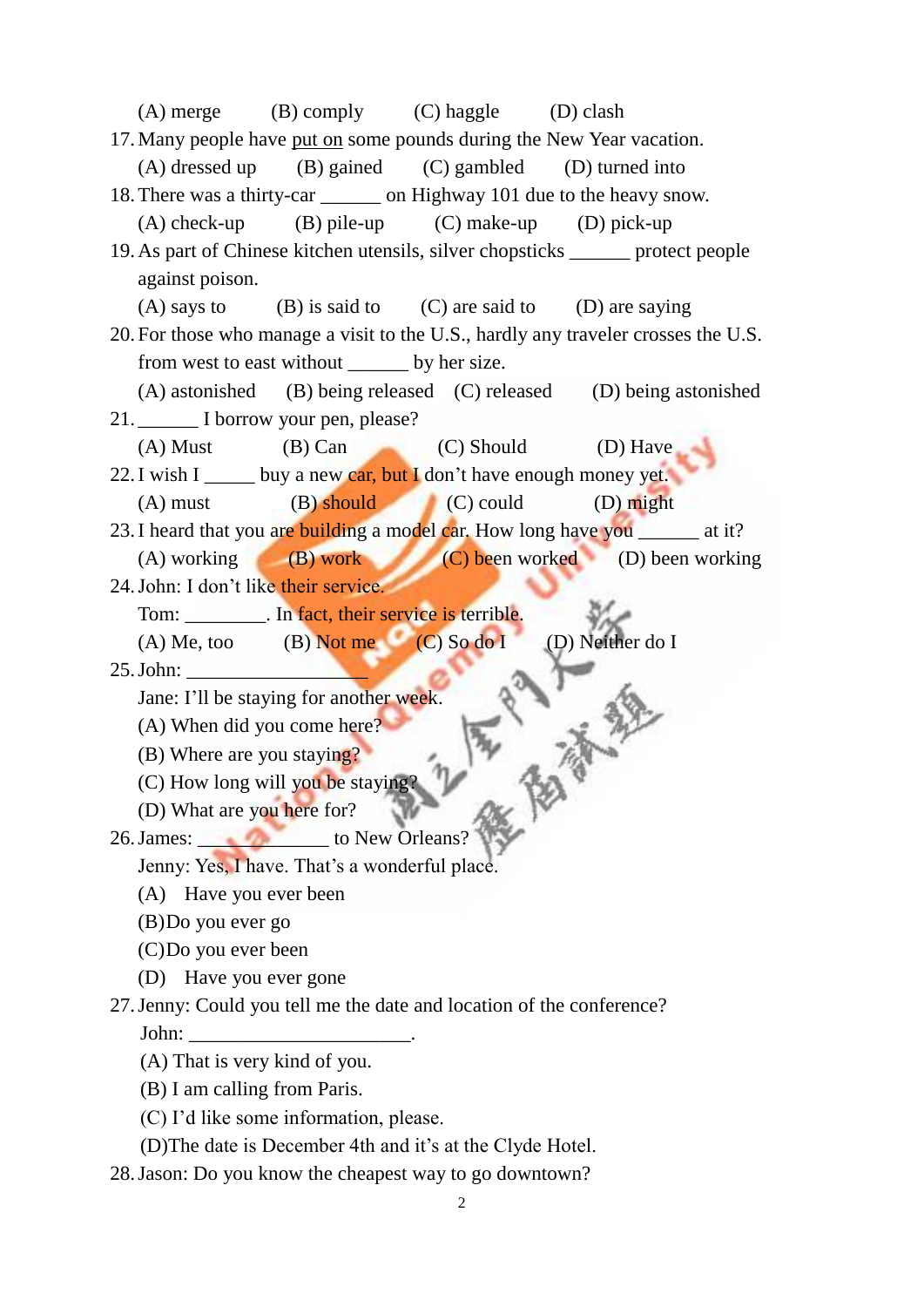$\text{Jov:}$ 

- (A) We should be able to locate it.
- (B) We also charge 10 pounds for commission.
- (C) You can see we are backpackers and don't have much of a budget.
- (D) It depends on the place you are going to.
- 29.Visitor: Could you ask someone to get my luggage from my room? Front desk:
	- (A)I don't know, but I'll phone the doorman for you.
	- (B)Thank you. Oh, and could you give me my bill?
	- (C)Certainly. I'll call a cab for you immediately.
	- (D)Sure. I'll send someone up right away.
- 30.Receptionist: Please give me a call when you are ready to move and I will send you a bellboy to help you with your luggage.

Guest: Thank you. \_\_\_\_\_\_\_\_\_\_\_\_\_\_\_\_\_\_\_\_\_\_\_.

(A)Not at all.

- (B) You've been very useful.
- (C)You've been very helpful.
- (D)You've been very helpless.

## Questions 31-35

When you 31 a foreign purchase to a bank credit card, such as MasterCard or Visa, all you lose with most cards is the 1 percent the issuer charges for the actual exchange. Other banks;  $\frac{32}{100}$ , add a surcharge of 2 to 3 percent on transactions in foreign currencies. Even  $33$  a surcharge, you generally lose less with a credit card  $\frac{34}{10}$  with currency or traveler's checks. Therefore, don't use traveler's checks as your primary 35 of foreign payment. But do take along a few \$20 checks or bills to exchange at retail for those last minute or unexpected needs.

| $31.$ (A) exchange    | (B) charge           | $(C)$ recharge | (D) claim    |
|-----------------------|----------------------|----------------|--------------|
| $32.$ (A) as a result | (B) as a consequence | $(C)$ however  | (D) moreover |
| $33. (A)$ when        | (B) with             | $(C)$ as       | (D) about    |
| $34. (A)$ than        | $(B)$ then           | $(C)$ there    | (D) theme    |
| $35. (A)$ mean        | (B) means            | $(C)$ meaning  | (D) material |

Questions 36-37

- M: I'm sure glad we decided to come here.
	- This resort has everything
- W: You can say that again. Good restaurants.

Huge pool. And best of all, comfortable beds.

M: I plan to spend all day in the fitness room.